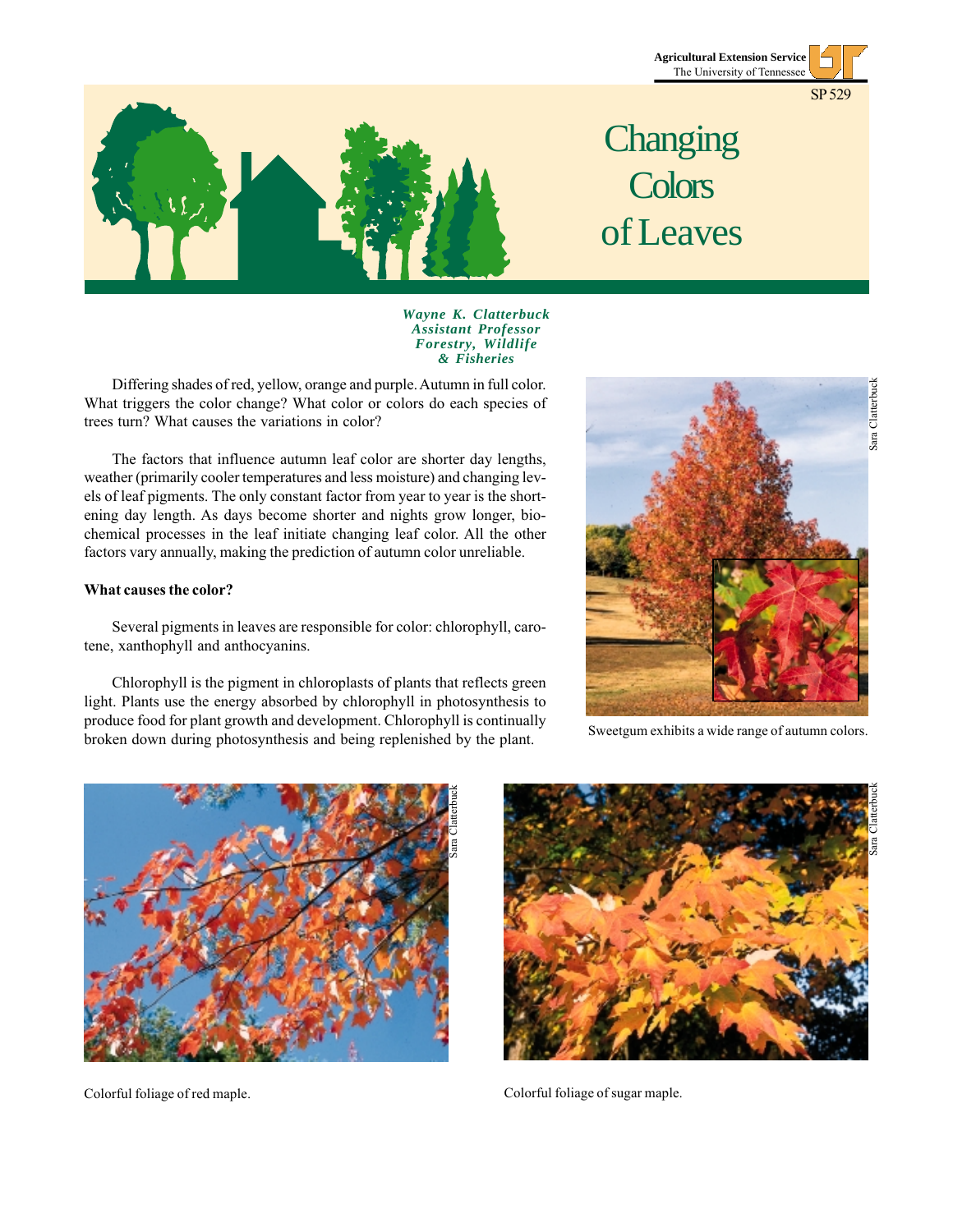Carotene and xanthophyll are pigments that reflect orange and yellow light respectively. Both are present in the chloroplasts, with chlorophyll enabling the plant to absorb a wider range of wavelengths of light and thus capture more energy. These pigments are in such small quantities that they are masked by the more dominant chlorophyll during the growing season.

With the passing of summer, days become shorter. The phytochrome, the light-sensing mechanisms in leaves, recognizes the shorter day lengths. The shorter days and lower temperatures arrest chlorophyll production. Chlorophyll breaks down faster than it is replaced, allowing the yellow and orange pigments to be unmasked.

The molecules reflecting red wavelengths, anthocyanins, are water-soluble pigments that occur in the cell sap creating the red, pink, and purple hues. Not all trees produce anthocyanins. These pigments are not present during the summer, but their formation is encouraged during a succession of cool nights and sunny days. During these days when photosynthesis and chlorophyll production are decreasing, an abundance of sugars accumulates in the leaf. The cool nights promote a separation layer of cells in the petiole, where the leaf attaches to the twig, that prevents sugar from flowing out of the leaf, and also arrests the flow of nutrients into the leaf. The formation of anthocyanin requires bright light, a diminishing water supply and the accumulation of sugars trapped in the leaf.

#### **How does weather affect color?**

The amount, duration and brilliance of autumn color depend on weather conditions that occur before and during the time chlorophyll in the leaves is declining. Temperature, light and water supply are the primary factors that influence the synthesis of carbohydrates (sugars) that favors anthocyanin formation and bright fall color. Cool, but not freezing, temperatures favor anthocyanin production. Early frost is more likely to kill leaves, making them turn brown and fall sooner from the trees. Bright light favors red colors, so red color often develops on exposed leaves. Water supply also affects anthocyanin production, with mild drought favoring bright reds. Rainy days occurring near peak coloration will decrease color intensity. Late summer droughts can delay the onset of fall color by a few weeks. Temperature, sunlight and moisture are highly variable each year, assuring that no two autumns are alike.

Individual trees of the same species growing together often show differences in leaf color because of variations in the amount of sugars in the leaves and genetic predisposition. Some reach their peak color earlier than others. Variations among species in the rate of color change reflect differences in chlorophyll breakdown, production of anthocyanin and exposure of carotene and xanthophyll.

#### **When is the best time for autumn color?**

In Tennessee, autumn color begins first at the higher elevations in response to cooler temperatures and shorter days. The color progresses to the lower elevations, extending the duration of fall color. The average peak period of fall color in Tennessee ranges from the last week in October through the first week in November.

Two trees recommended for a wide array of leaf color are sugar maple and sweetgum. Sugar maples turn yellow then orange and sweetgum color can vary among individual trees from yellow to red and purple. A few trees with dazzling yellows are ginkgo, hickories, honeylocust and ash. Vibrant reds include red maple, blackgum and red oaks.

The University of Tennessee Agricultural Extension publication SP514, **Small Trees for Fall Splendor**, lists some of the small trees such as dogwoods, sumacs and sourwood that are recommended for fall color. The enclosed table provides information about the fall coloration of larger trees.

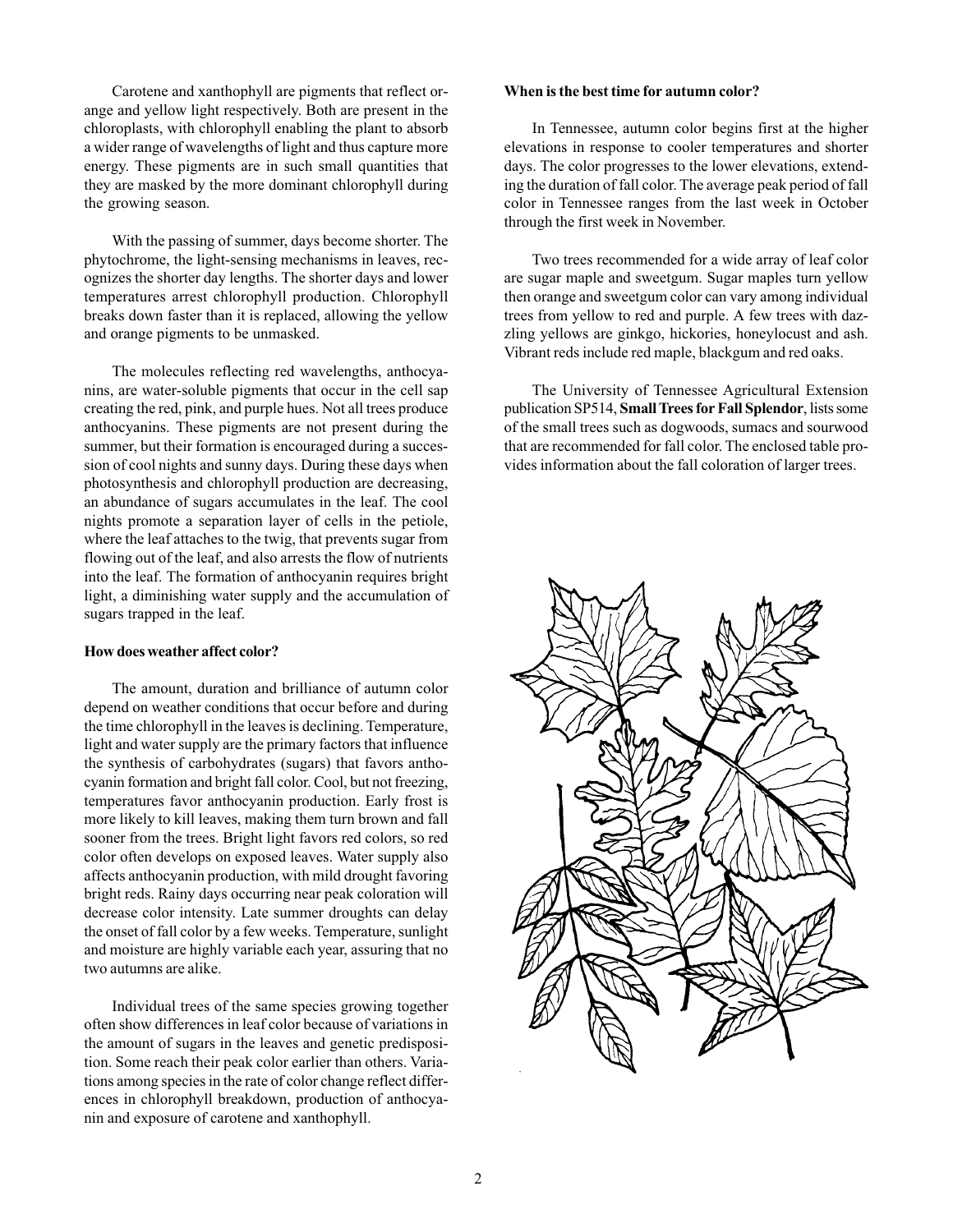# **Fall Color of Large Trees**

# **Trees with Little or No Color**

# **Botanical Name**

*Acer saccharinum Alnus* spp*. Juglans nigra Platanus occidentalis Populus* spp. *Quercus* spp. *Robinia pseudoacacia*

# **Trees with Green to Dull Yellow Color**

# **Botanical Name**

*Aesculus* spp. *Catalpa speciosa Celtis* spp. *Diospyros virginiana Gymnocladus dioicus Salix nigra Tilia americana Ulmus* spp.

# **Trees with Bright Yellow to Orange Color**

#### **Botanical Name**

*Acer nigrum Acer saccharum Betula* spp. *Carya* spp. *Fagus grandifolia Fraxinus* spp. *Ginkgo biloba Gleditsia triacanthos Liquidambar styraciflua Liriodendron tulipifera Magnolia acuminata Quercus* spp. *Sassafras albidum*

# **Trees with Red and Purple Colors**

### **Botanical Name**

*Acer rubrum Liquidambar styraciflua Nyssa sylvatica Quercus* spp.

# **Common Name**

Silver Maple Alders Black Walnut Sycamore **Cottonwoods** Water, Willow Oaks Black Locust

#### **Common Name**

Buckeyes Northern Catalpa Hackberry, Sugarberry Persimmon Kentucky Coffeetree Black Willow American Linden Elms

# **Common Name**

Black Maple Sugar Maple Birches Hickories American Beech Green, White Ash Ginkgo Honeylocust Sweetgum Yellow-Poplar Cucumbertree Bur, Chestnut, Chinkapin, Overcup, Post, White Oaks Sassafras

### **Common Name**

Red Maple Sweetgum Blackgum Black, Northern Red, Pin, Scarlet, Shumard, Southern Red Oaks